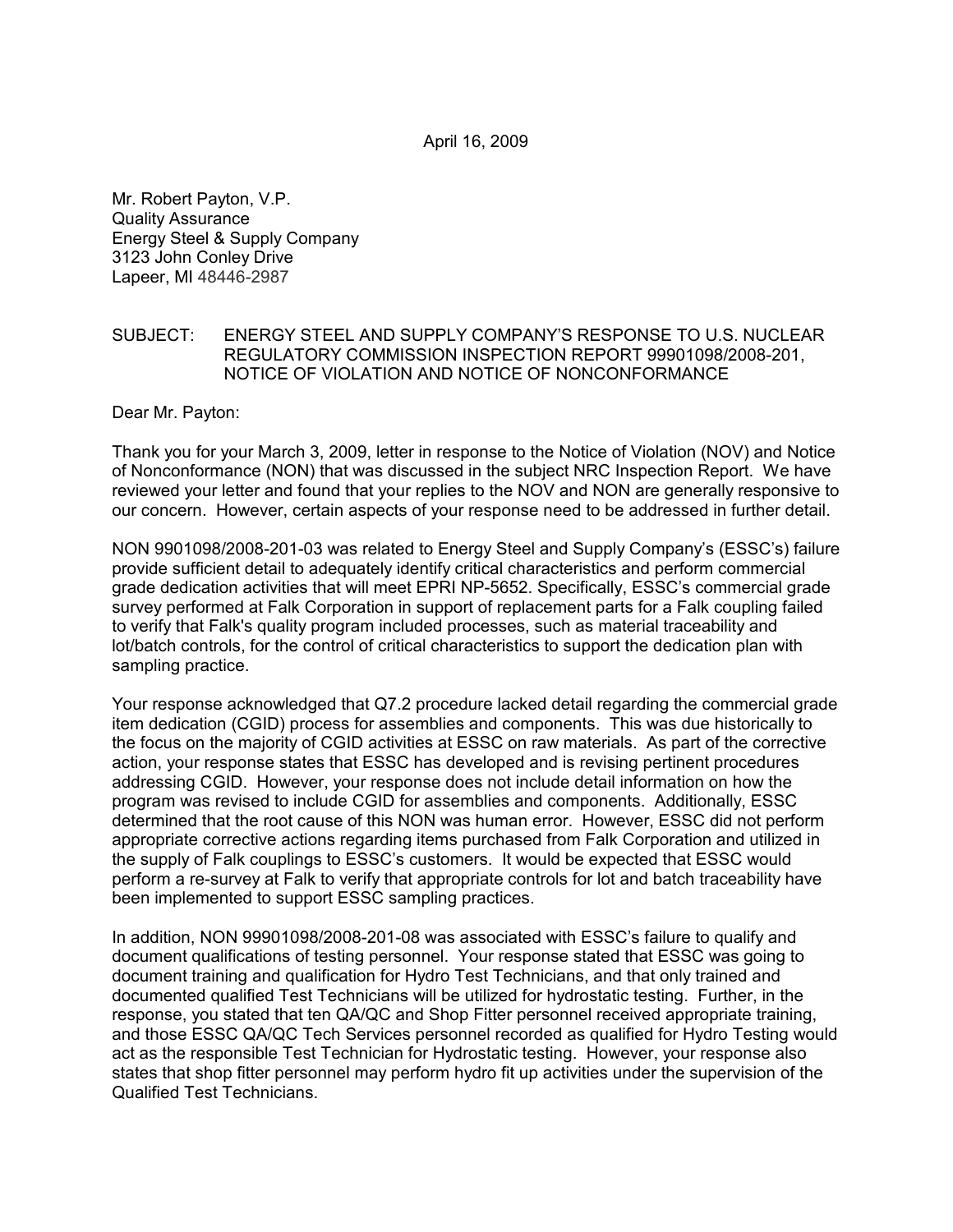The staff requests that ESSC clarify its practices for qualification of testing personnel. Since the response states that QA/QC Tech services personnel have been qualified as Test Technicians responsible for performing Hydrostatic Testing, explain if these personnel would be replacing the QA/QC personnel observing the test activity, and if so, it is not clear how the individuals now performing the hydrostatic testing activities maintain independence from QA/QC personnel observing the test activity. Also, the staff requests that ESSC clarify the training and qualification that is received by shop fitters performing hydro fit up activities.

Please provide a written statement or explanation to the U.S. Nuclear Regulatory Commission, ATTN: Document Control Desk, Washington, DC 20555-0001 with a copy to the Chief, Quality and Vendor Branch 2, Division of Construction Inspection and Operational Programs, Office of New Reactors, within 30 days of the date of this letter. This reply should be clearly marked as a "Reply to a Notice of Nonconformance" and should include: (1) additional information to supplement the response provided to address the noncompliance; (2) the corrective steps taken and the results achieved; and (3) the date when your corrective action will be completed. Where good cause is shown, consideration will be given to extending the response time.

In accordance with 10 CFR 2.390 of the NRC's "Rules of Practice," a copy of this letter and your response will be made available electronically for public inspection in the NRC Public Document Room or from the NRC's document system (ADAMS), accessible from the NRC Web site at http://www.nrc.gov/reading-rm/adams.html. To the extent possible, your response should not include any personal privacy, proprietary, or safeguards information so that it can be made available to the Public without redaction. If personal privacy or proprietary information is necessary to provide an acceptable response, then please provide a bracketed copy of your response that identifies the information that should be protected and a redacted copy of your response that deletes such information. If you request that such material is withheld from public disclosure, you must specifically identify the portions of your response that you seek to have withheld and provide in detail the bases for your claim (e.g., explain why the disclosure of information will create an unwarranted invasion of personal privacy or provide the information required by 10 CFR 2.390(b) to support a request for withholding confidential commercial or financial information). If safeguards information is necessary to provide an acceptable response, please provide the level of protection described in 10 CFR 73.21.

If you or your staff has any questions regarding this matter, we will be pleased to discuss them with you.

Sincerely,

### */RA/*

John A. Nakoski, Chief Quality and Vendor Branch 2 Division of Construction Inspection & Operational Programs Office of New Reactors

Docket No. 99901098